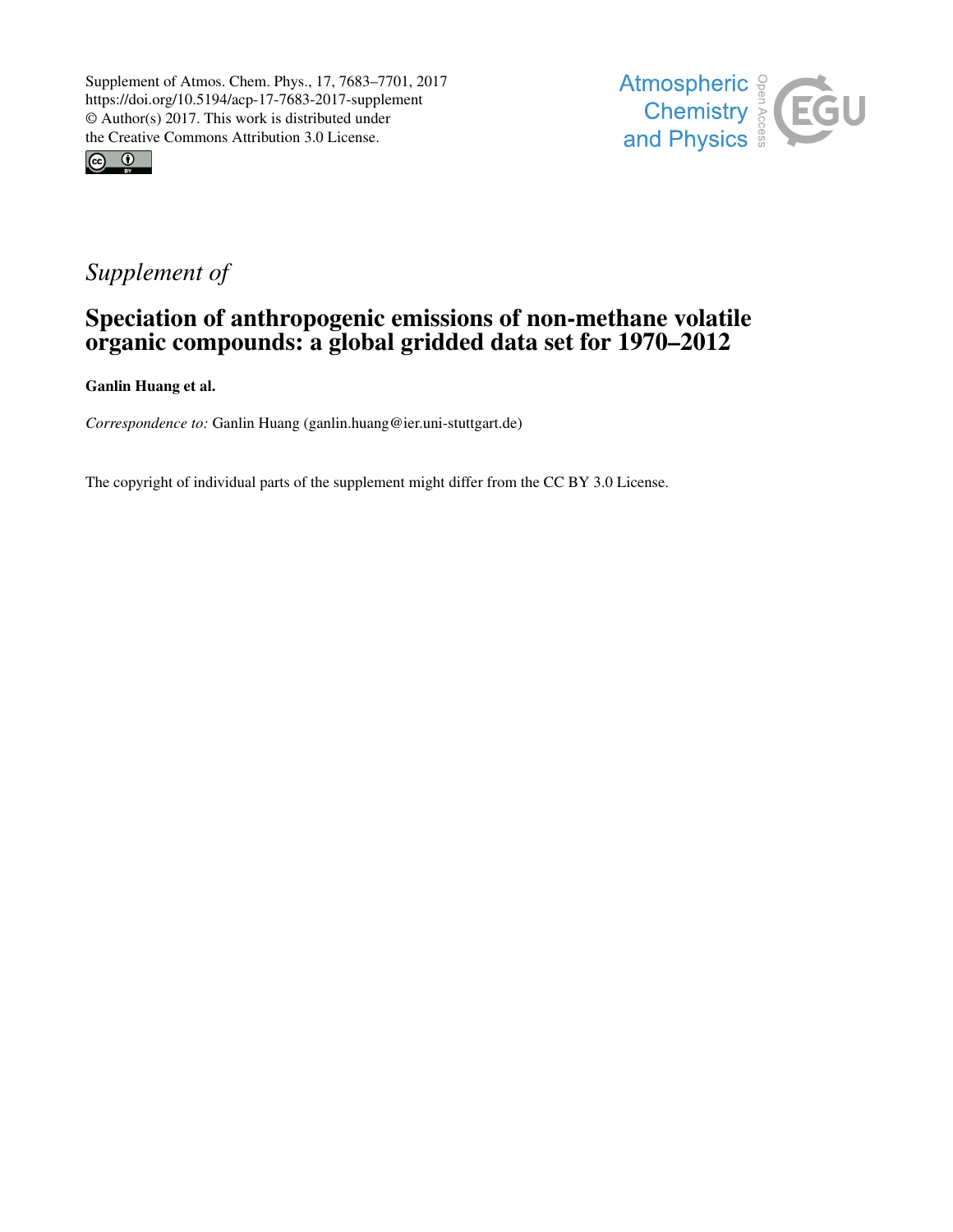# **Supplementary material**

#### **S1 – NMVOC emissions comparison using EDGAR versions, HTAP\_v2 and EEA inventories**

Figure S1 shows the comparison of global NMVOC emissions by sector for different EDGAR versions v4.2 (refer to http://edgar.jrc.ec.europa.eu/overview.php?v=42), v4.3.1 (refer to http://edgar.jrc.ec.europa.eu/overview.php?v=431) and

- 5 v4.3.2 (http://edgar.jrc.ec.europa.eu/overview.php?v=432) for the most recent year (2008) available for all datasets. Total emissions are slightly higher (ca 17%) in the current version of EDGAR compared to v4.3.1 mainly due to changes in the activity data and emission factors. At sector level, rather good agreement is observed between EDGARv4.3.2 and EDGARv4.3.1, although major differences are found for the application of solvents showing 15.6 times higher emissions for EDGARv4.3.2 due to revised activity data (to account for household products and other solvents use) and emission factors
- 10 (especially for paints and pesticides), the residential and transformation industry sectors having ca 30% and 22% lower emissions. Finally, in EDGARv4.3.2 waste water treatment and glass production (from the year 1990) have been introduced. Figures S2 and S3 show the comparison of NMVOC emissions of EDGARv4.3.2 and the best estimates provided by the HTAP\_v2.2 inventory for the year 2010 by HTAP sector and country (refer to Janssens-Maenhout et al. (2015) and http://edgar.jrc.ec.europa.eu/htap\_v2/index.php). Very good agreement for all sectors is found between EDGARv4.3.2 and
- 15 HTAP\_v2.2 for Asian countries and North America (refer to Fig. S2), as well as for Europe (refer to Fig. S3). Lower NMVOC emissions are reported by EDGARv4.3.2 for India and Indonesia for the residential and transport sectors compared to the HTAPv2 data (although the reported HTAP\_v2.2 emissions appear to be very high compared for example with the Chinese ones). On the other hand, EDGARv4.3.2 provides larger NMVOC emissions for Germany for the residential sector, although the HTAP\_v2.2 data appear to be too low compared for example with France residential emissions. In general,
- 20 larger differences between the two inventories are observed for the power generation due to the low NMVOC emissions associated with this sector.

Focusing on European countries (see Fig. S4), detailed comparison by sector and country (defined with ISO codes) is also performed with officially reported EEA NMVOC emission inventories for the year 2010 (http://www.eea.europa.eu/dataand-maps/data/national-emissions-reported-to-the-convention-on-long-range-transboundary-air-pollution-lrtap-convention-

- 25 10). Total NMVOC emissions at European scale are 15% higher for EDGAR compared to EEA and HTAP\_v2.2. However, insights on the origin of such differences can be retrieved looking at sectorial emissions. The power generation sector in EU represents less than 2% of total NMVOC emissions although it shows quite some discrepancies among inventories. As shown in Fig. S3 and Fig. S4, industrial, residential and ground transport NMVOC emissions are characterized by better agreement among the three inventories, with the exception of few countries. EDGAR estimates 30-50% lower emissions for
- 30 ground transport emissions for France, Poland and Czech Republic compared to HTAP and EEA, while it generally overestimates residential emissions (e.g. in particular for Germany, France and UK, possibly due to an underestimation of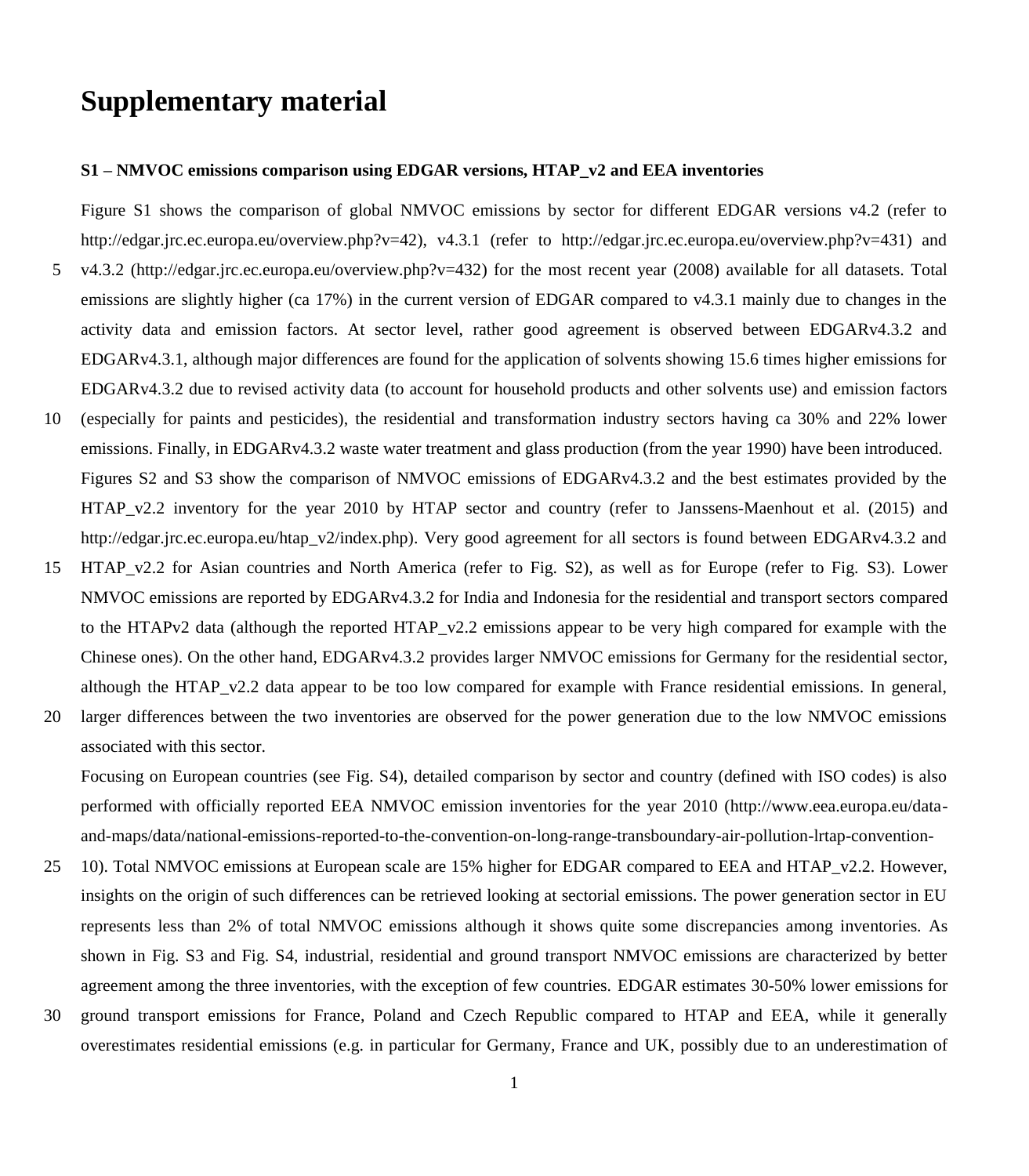the combustion of biomass in the household sector as reported by van der Gon et al. (2015)). Differences in the NMVOC emissions of the industrial sector among the inventories might be due to the underestimation by 50% of the EDGAR gas distribution subsector for Europe and by 15% at the global scale.



**Figure S1. Comparison of 2008 EDGAR emissions by sector for different versions.**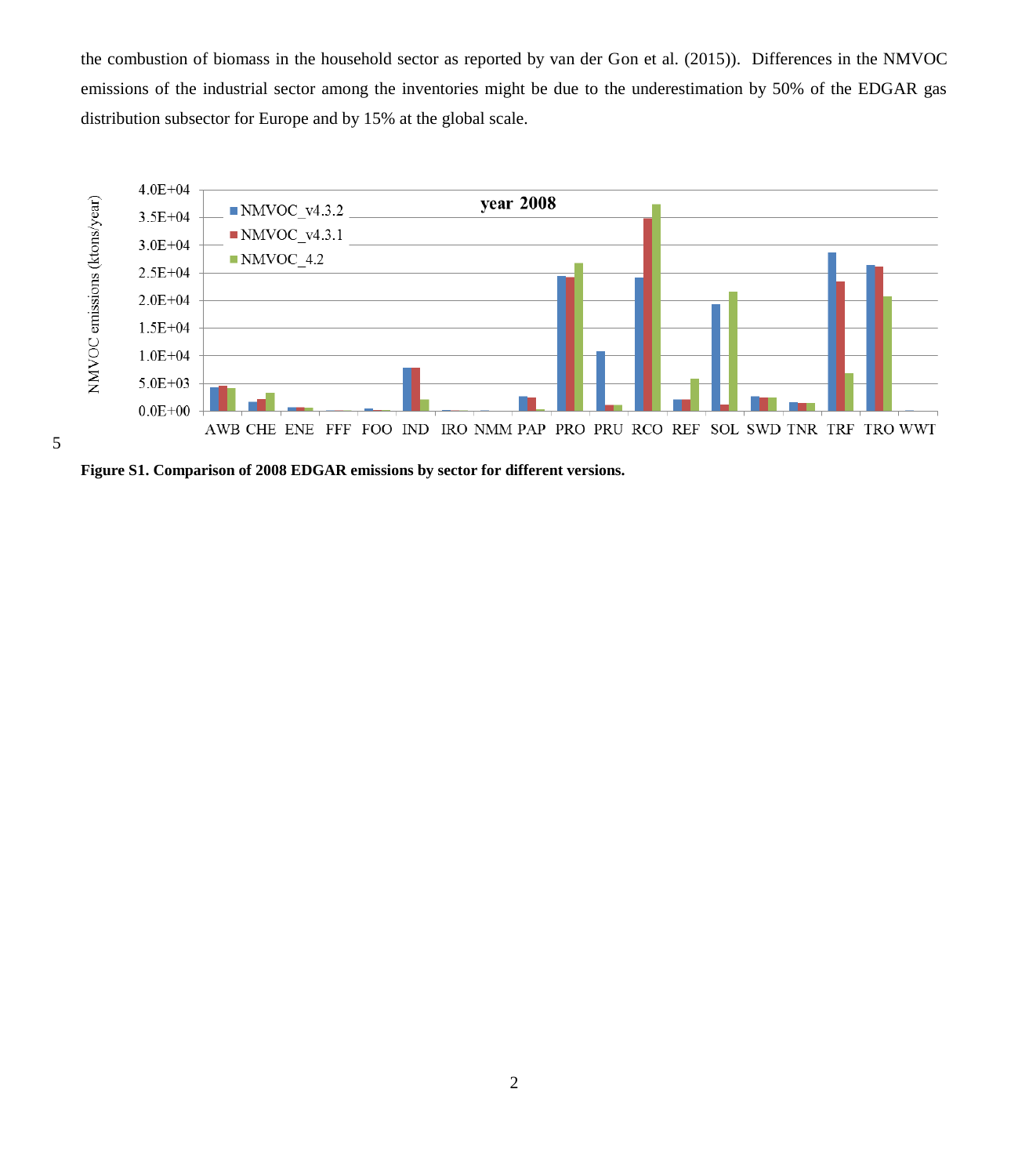

**Figure S2. Comparison of 2010 NMVOC sectorial emissions estimated by EDGARv4.3.2 and HTAP\_v2 for Asian countries and North America.**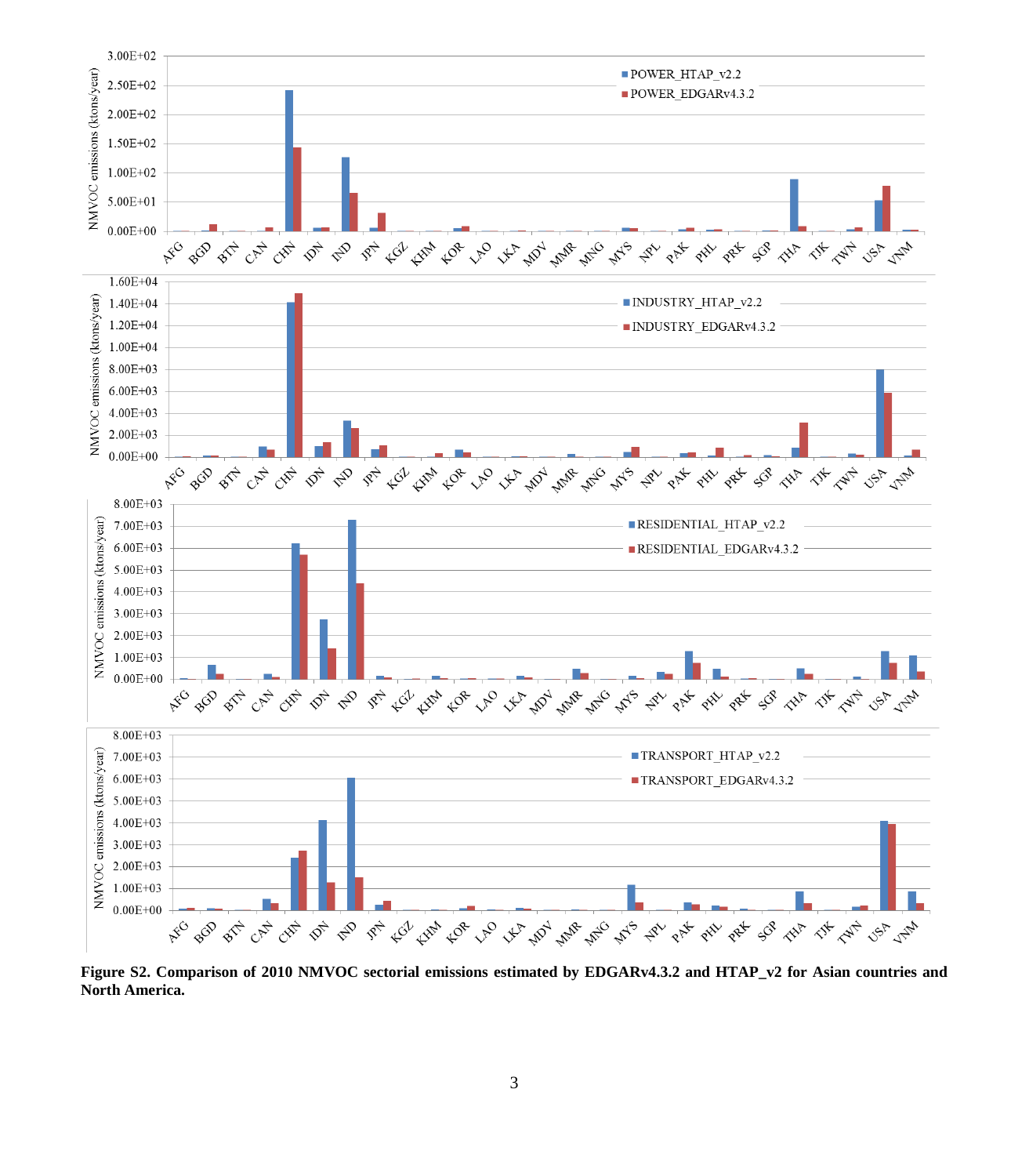

**Figure S3**. **Comparison of 2010 NMVOC sectorial emissions estimated by EDGARv4.3.2 and HTAP\_v2 for Europe.**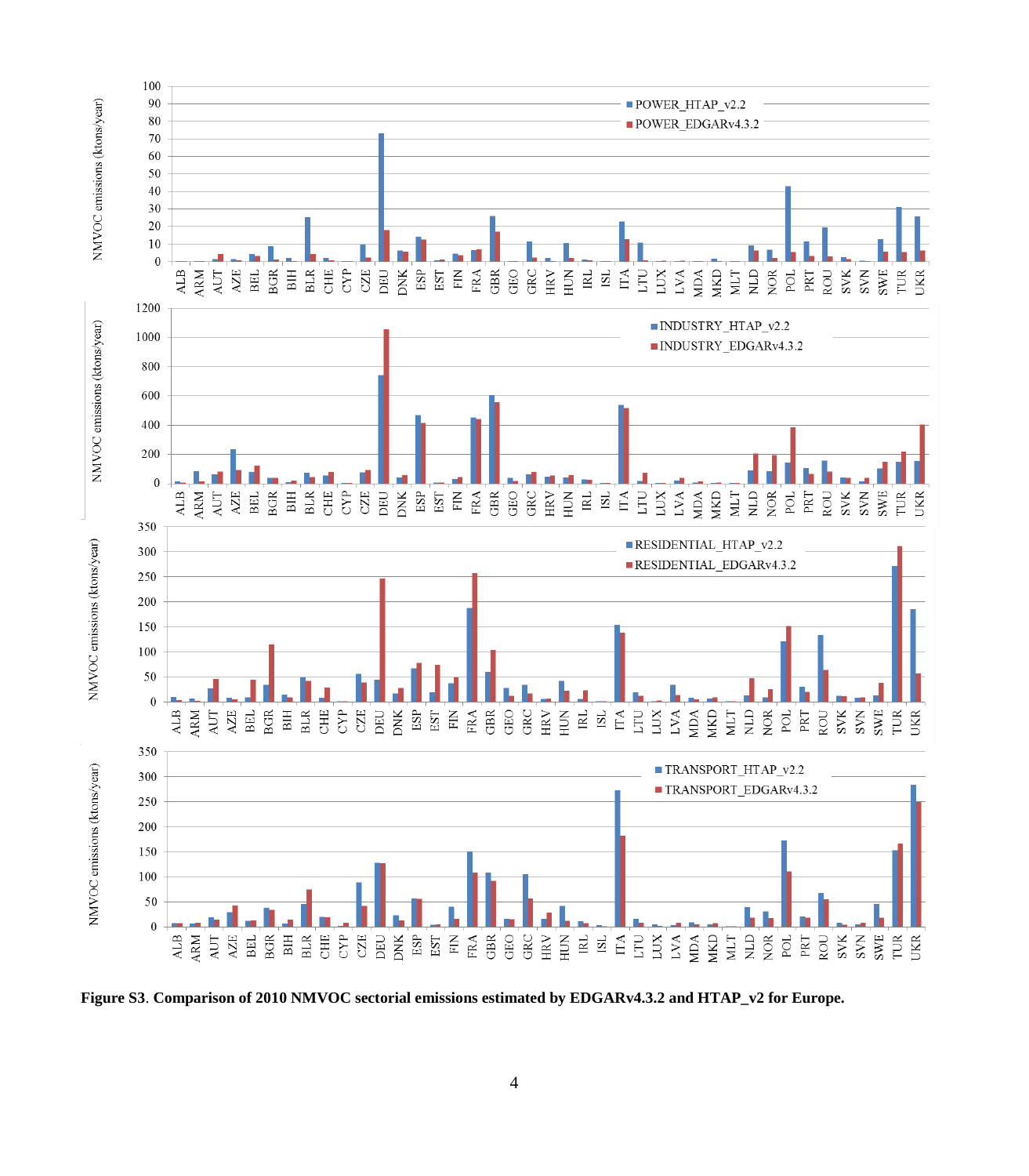

**Figure S4. Comparison of 2010 NMVOC emissions from the power generation, industry, residential and combustion sectors of the HTAP\_v2.2, EDGARv4.3.2 and EEA inventories.**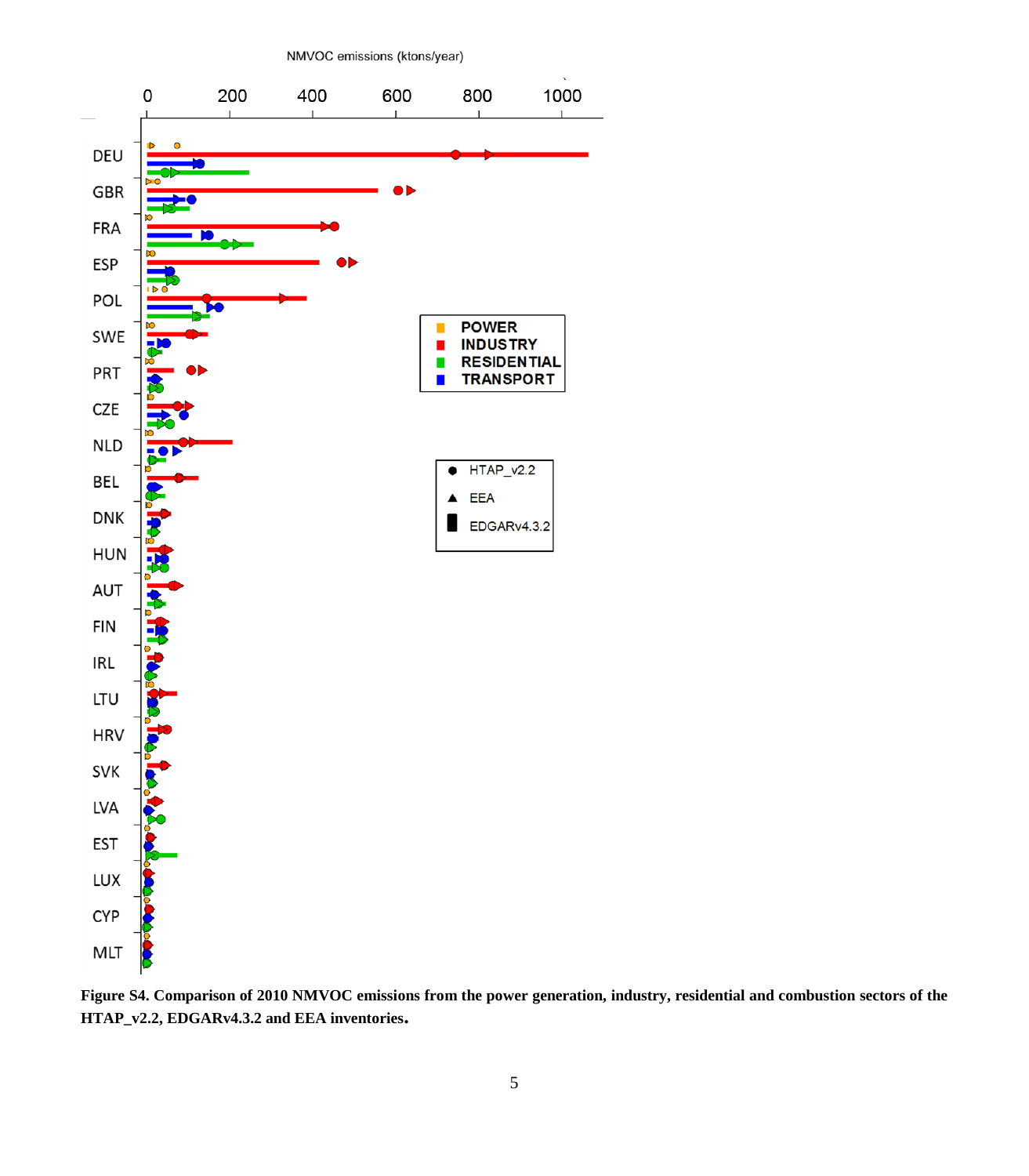

**Figure S5. Share of different fuels consumed in the residential (a) and road transport (b) sectors in 2010 for major world regions.**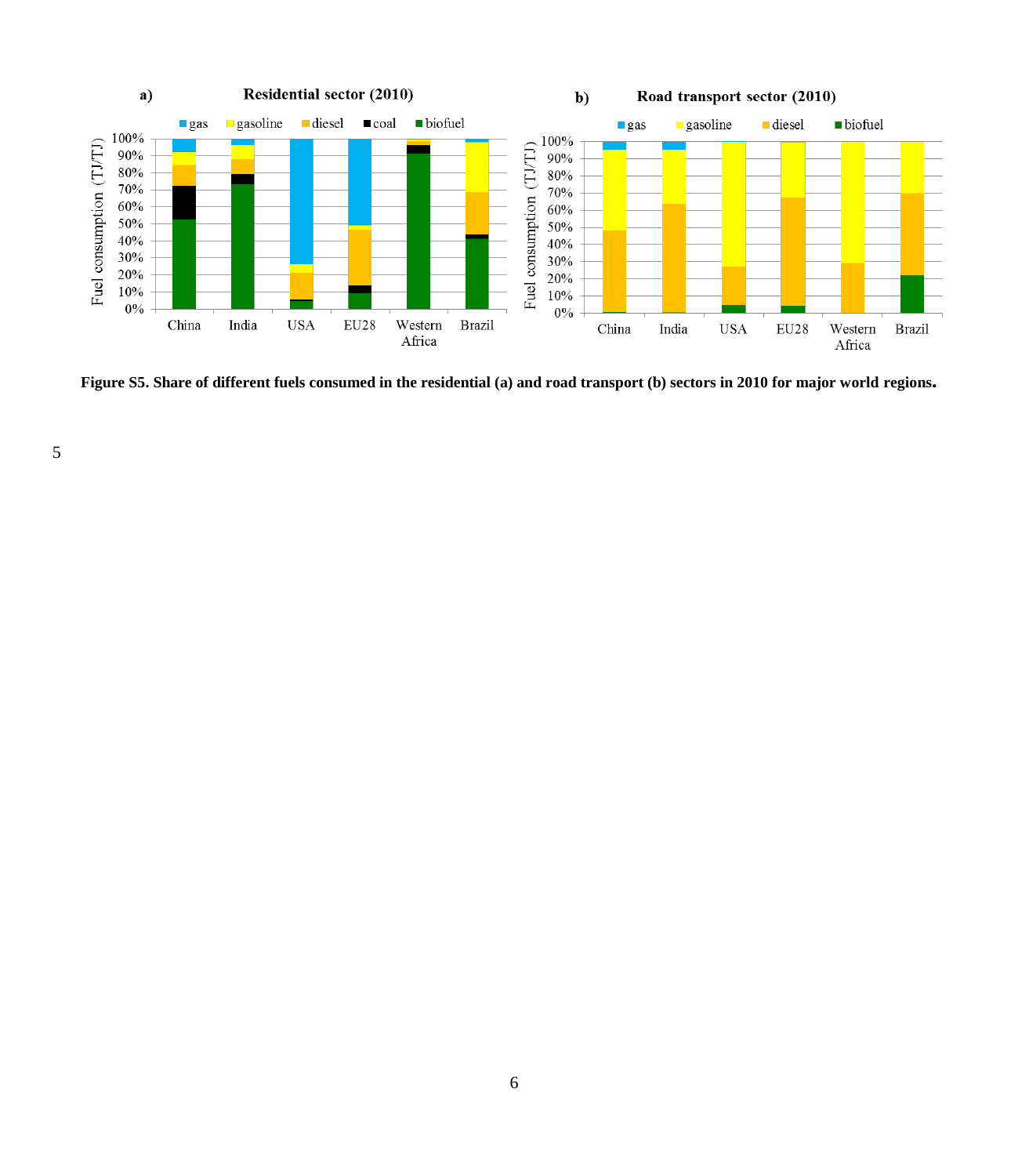## **S2 – Mapping NMVOC profiles to EDGAR processes**

| Source code        | Source description                       | Tech<br>code                                                                                        | EOP<br>code                                     | Profile name                                                       | Mapping<br>quality |
|--------------------|------------------------------------------|-----------------------------------------------------------------------------------------------------|-------------------------------------------------|--------------------------------------------------------------------|--------------------|
| CHE.BLK.CPS        | CHa-Polystyrene<br>(total)               | <b>NSF</b>                                                                                          | NOC<br><b>Plastics Production - Polystyrene</b> |                                                                    | 1                  |
| CHE.BLK.CPT        | CHa-Phthalic<br>anhydride                | Phthalic Anhydride - O-Xylene<br><b>NSF</b><br><b>NOC</b><br><b>Oxidation - Main Process Stream</b> |                                                 |                                                                    |                    |
| <b>CHE.BLK.CPV</b> | CHa-Poly Vinyl<br>Chloride (PVC)         | <b>NSF</b>                                                                                          | 020                                             | <b>Plastics Production - Polyvinyl</b><br>Chlorides and Copolymers | 1                  |
| <b>CHE.BLK.CPV</b> | CHa-Poly Vinyl<br>Chloride (PVC)         | <b>NSF</b>                                                                                          | <b>NOC</b>                                      | <b>Plastics Production - Polyvinyl</b><br>Chlorides and Copolymers | 1                  |
| CHE.BLK.CRU        | CHa-Rubber, total<br>$(SBR + synthetic)$ | <b>NSF</b>                                                                                          | <b>NOC</b>                                      | Consumer Products: Rubber and Vinyl<br>Protectants - Aerosols      | 1                  |
| CHE.BLK.CST        | CHa-Styrene                              | <b>NSF</b>                                                                                          | <b>NOC</b>                                      | Methyl Styrene                                                     | 1                  |
| CHE.BLK.CVC        | CHa-Vinyl chloride                       | <b>NSF</b>                                                                                          | <b>NOC</b>                                      | <b>Plastics Production - Polyvinyl</b><br>Chlorides and Copolymers |                    |
| CHE.BLK.CXY        | CHa-Xylenes                              | <b>NSF</b>                                                                                          | <b>NOC</b>                                      | m-Xylene                                                           | 1                  |

5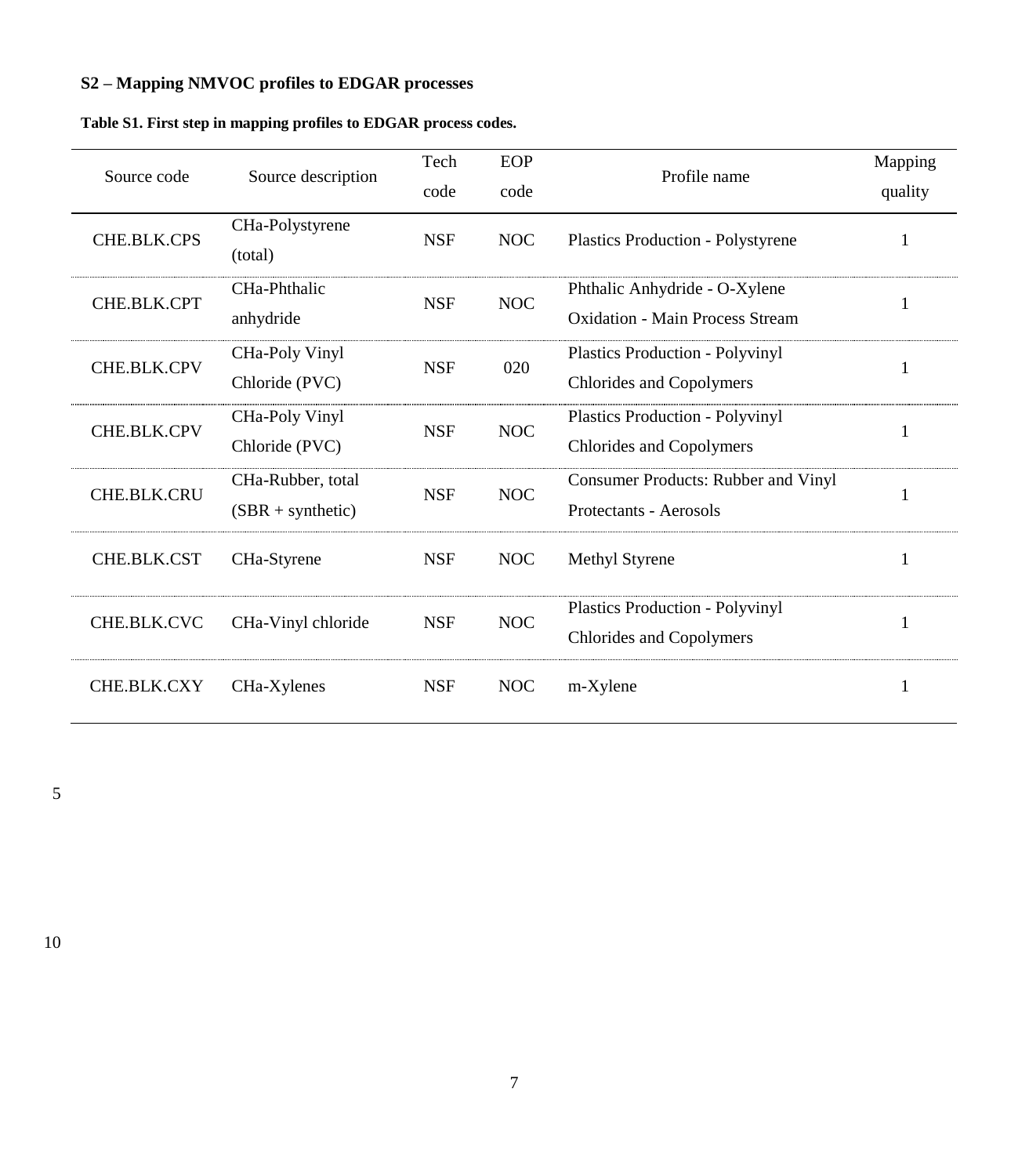| Source code        | Source description   | EOP<br>Tech      |      | Profile name                                 | Mapping        |  |
|--------------------|----------------------|------------------|------|----------------------------------------------|----------------|--|
|                    |                      | code             | code |                                              | quality        |  |
| ENE.CHP.OGS        | Public cogeneration: | B <sub>O</sub> O | 223  | <b>External Combustion Boiler - Coke</b>     | 2              |  |
|                    | Coke Oven Gas        |                  |      | Oven Gas                                     |                |  |
| <b>ENE.CHP.OGS</b> | Public cogeneration: | B <sub>O</sub> O | 300  | <b>External Combustion Boiler - Coke</b>     | $\overline{c}$ |  |
|                    | Coke Oven Gas        |                  |      | Oven Gas                                     |                |  |
| ENE.CHP.OGS        | Public cogeneration: | B <sub>O</sub> O | 423  | <b>External Combustion Boiler - Coke</b>     | 2              |  |
|                    | Coke Oven Gas        |                  |      | Oven Gas                                     |                |  |
| ENE.CHP.RGS        | Public cogeneration: | B <sub>O</sub> O | 000  | <b>External Combustion Boiler - Refinery</b> | $\overline{c}$ |  |
|                    | <b>Refinery Gas</b>  |                  |      | Gas                                          |                |  |
| ENE.CHP.OGS        | Public cogeneration: | B <sub>O</sub> O | 002  | <b>External Combustion Boiler - Refinery</b> | $\overline{c}$ |  |
|                    | <b>Refinery Gas</b>  |                  |      | Gas                                          |                |  |
| <b>ENE.CHP.OGS</b> | Public cogeneration: | B <sub>O</sub> O | 003  | <b>External Combustion Boiler - Refinery</b> | $\overline{c}$ |  |
|                    | <b>Refinery Gas</b>  |                  |      | Gas                                          |                |  |

### **Table S2. Example of mapping profiles with a quality code of 2.**

Notes: BO0 = combustion: boiler for gas/ liquid of any size

### **Table S3. Example of mapping profiles with a quality code of 3.**

| Source code | Source description             | EOP<br>Tech<br>Profile name<br>code<br>code |            |                                                                             | Mapping<br>quality |
|-------------|--------------------------------|---------------------------------------------|------------|-----------------------------------------------------------------------------|--------------------|
| TRO.ROA.BDS | Biodiesel in Road<br>transport | B <sub>S0</sub>                             | <b>NOC</b> | <b>Biodiesel Exhaust - Light Duty Truck</b><br>operated at 0 °C; Cold Start | 3                  |
| TRO.ROA.BDS | Biodiesel in Road<br>transport | B <sub>S0</sub>                             | <b>PEU</b> | Biodiesel Exhaust - Light Duty Truck<br>operated at 0 °C; Cold Start        | 3                  |
| TRO.ROA.BDS | Biodiesel in Road<br>transport | B <sub>S0</sub>                             | EU1        | Biodiesel Exhaust - Light Duty Truck<br>operated at 0 °C; Cold Start        | 3                  |
| TRO.ROA.BDS | Biodiesel in Road<br>transport | HD0                                         | NOC        | Biodiesel Exhaust - Light Duty Truck<br>operated at 0 °C; Cold Start        | 3                  |
| TRO.ROA.BDS | Biodiesel in Road<br>transport | HD0                                         | <b>PEU</b> | Biodiesel Exhaust - Light Duty Truck<br>operated at 0 °C; Cold Start        | 3                  |
| TRO.ROA.BDS | Biodiesel in Road<br>transport | HD0                                         | EU1        | <b>Biodiesel Exhaust - Light Duty Truck</b><br>operated at 0 °C; Cold Start | 3                  |

 $5$  Notes: BS0 = busses, HD0 = heavy duty vehicles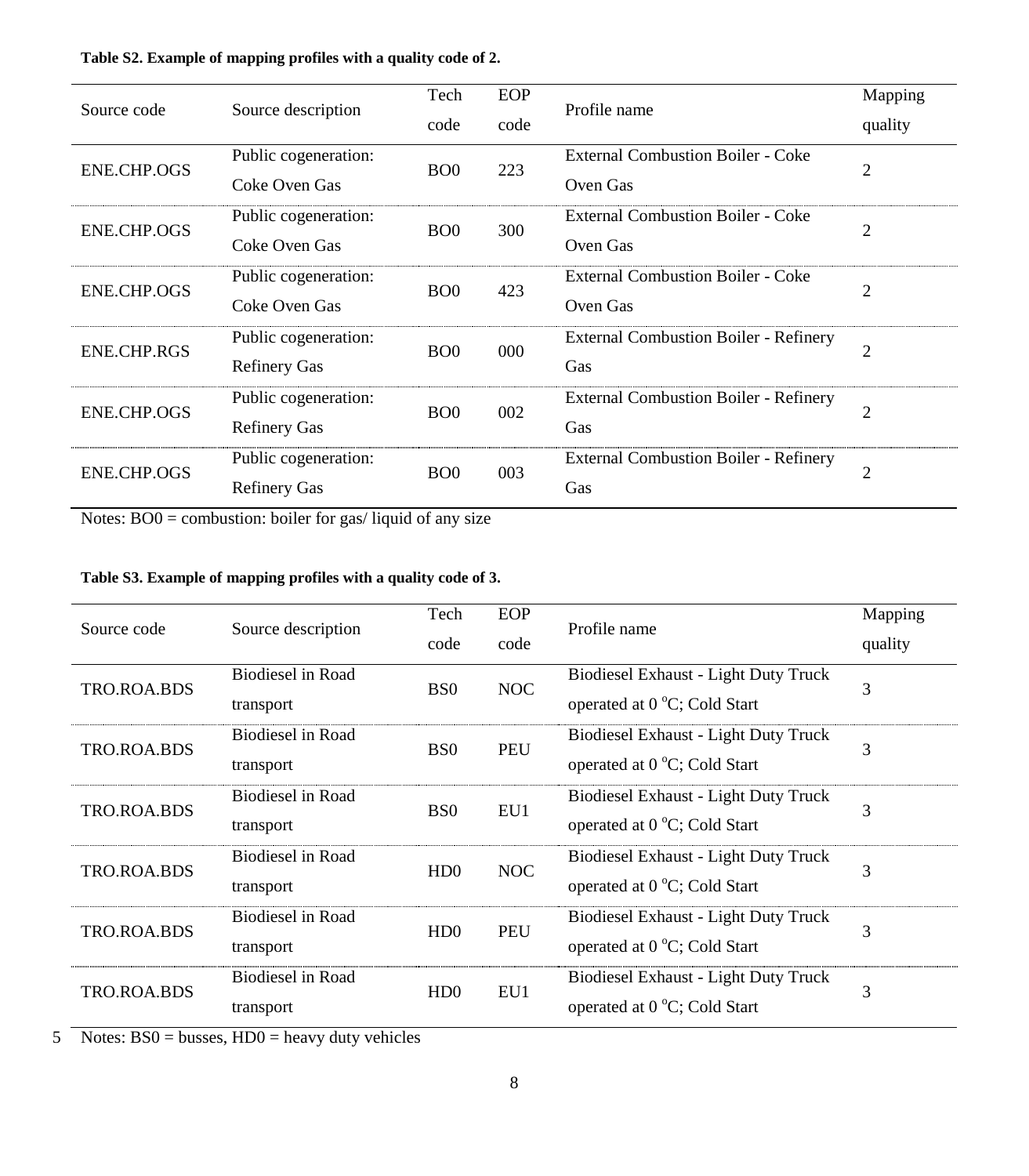| Source code        |                                    | Tech             | EOP        | Profile name                          | Mapping |  |
|--------------------|------------------------------------|------------------|------------|---------------------------------------|---------|--|
|                    | Source description                 | code             | code       |                                       | quality |  |
| ENE.AEL.BFG        | Auto produced electricity: Blast   | B <sub>O</sub> O | 000        | Coke Oven Blast Furnace Gas           | 4       |  |
|                    | <b>Furnace Gas</b>                 |                  |            |                                       |         |  |
| ENE.AEL.BFG        | Auto produced electricity: Blast   | B <sub>O</sub> O | 002        | Coke Oven Blast Furnace Gas           | 4       |  |
|                    | <b>Furnace Gas</b>                 |                  |            |                                       |         |  |
| ENE.AEL.BFG        | Auto produced electricity: Blast   | B <sub>O</sub> O | 003        | Coke Oven Blast Furnace Gas           | 4       |  |
|                    | <b>Furnace Gas</b>                 |                  |            |                                       |         |  |
| <b>ENE.AEL.CRU</b> | Auto produced electricity: Crude   | B <sub>O</sub> O | 000        | <b>Other Electric Power</b>           | 5       |  |
|                    | Oil                                |                  |            | Generation                            |         |  |
| <b>ENE.AEL.CRU</b> | Auto produced electricity: Crude   | GT <sub>0</sub>  | 000        | Other Electric Power                  | 5       |  |
|                    | O <sub>il</sub>                    |                  |            | Generation                            |         |  |
| <b>ENE.AEL.CRU</b> | Auto produced electricity: Crude   | IC <sub>0</sub>  | 000        | <b>Other Electric Power</b>           | 5       |  |
|                    | O <sub>il</sub>                    |                  |            | Generation                            |         |  |
| TNR.SEA.HFO        | Residual Fuel Oil in International | <b>BSP</b>       | <b>NOC</b> | <b>Residual Oil-Fired Power Plant</b> | 6       |  |
|                    | marine bunkers                     |                  |            |                                       |         |  |
| TNR.SEA.HFO        | Residual Fuel Oil in International | <b>BSS</b>       | <b>NOC</b> | <b>Residual Oil-Fired Power Plant</b> | 6       |  |
|                    | marine bunkers                     |                  |            |                                       |         |  |
| TNR.SEA.HFO        | Residual Fuel Oil in International | <b>CSP</b>       | <b>NOC</b> | Residual Oil-Fired Power Plant        | 6       |  |
|                    | marine bunkers                     |                  |            |                                       |         |  |

### **Table S4. Example of matching profiles with a quality code of 4, 5 and 6.**

5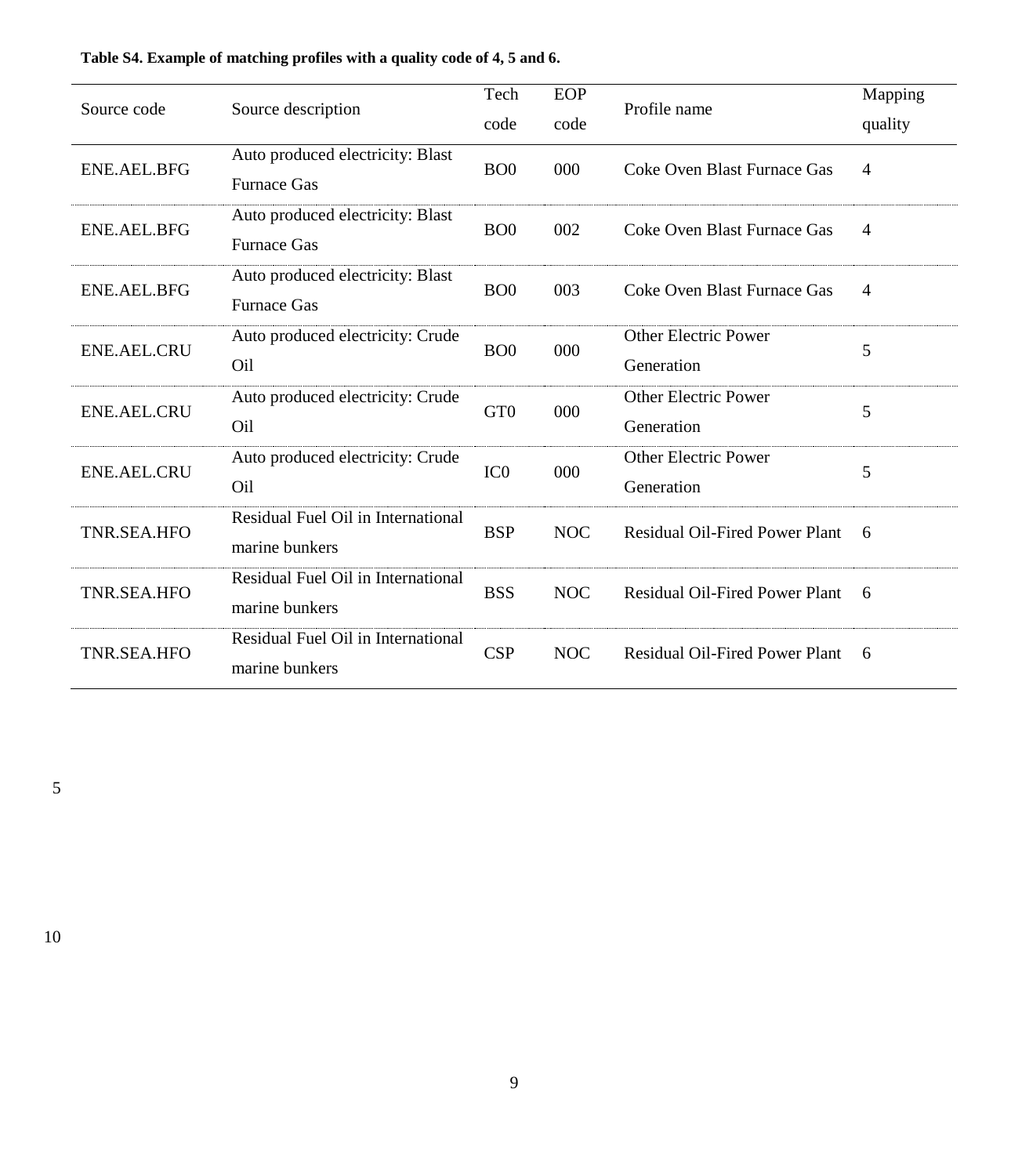### **S3 – Aggregation of the 25 NMVOC species**

### **Table S5. Aggregation of the 25 NMVOC species into 8 main groups.**

In this work we have developed the NMVOC split into 25 species. However, in order to show and discuss the results, they have been grouped into 8 major categories as reported in Table S5.

| 25 NMVOC species codes | 25 NMVOC species                      | 8 aggregated NMVOC species |
|------------------------|---------------------------------------|----------------------------|
| $\mathrm{voc}1$        | Alkanols (alcohols)                   | Alkanols                   |
| voc2                   | Ethane                                | Alkanes (C2 - C5)          |
| voc3                   | Propane                               | Alkanes $(C2 - C5)$        |
| voc4                   | <b>Butanes</b>                        | Alkanes $(C2 - C5)$        |
| voc <sub>5</sub>       | Pentanes                              | Alkanes $(C2 - C5)$        |
| voc <sub>6</sub>       | Hexanes and higher alkanes            | Alkanes $(C6+)$            |
| voc7                   | Ethene (ethylene)                     | Alkenes                    |
| voc8                   | Propene                               | Alkenes                    |
| voc9                   | Ethyne (acetylene)                    | Alk(adi)enes/alkynes       |
| voc10                  | Isoprenes                             | Other                      |
| voc11                  | Monoterpenes                          | Other                      |
| voc12                  | Other alk(adi)enes/alkynes (olefines) | Alk(adi)enes/alkynes       |
| voc13                  | Benzene (benzol)                      | Aromatics                  |
| voc14                  | Methylbenzene (toluene)               | Aromatics                  |
| voc15                  | Dimethylbenzenes (xylenes)            | Aromatics                  |
| voc16                  | Trimethylbenzenes                     | Aromatics                  |
| voc17                  | Other aromatics                       | Aromatics                  |
| voc18                  | Esters                                | Other                      |
| voc19                  | Ethers (alkoxy alkanes)               | Other                      |
| voc20                  | Chlorinated hydrocarbons              | Other                      |
| voc21                  | Methanal (formaldehyde)               | Alkanals                   |
| voc22                  | Other alkanals (aldehyedes)           | Alkanals                   |
| voc23                  | Alkanones (ketones)                   | Other                      |
| voc24                  | Acids (alkanoic)                      | Other                      |
| voc25                  | Other NMVOC (HCFCs, nitriles, etc.)   | Other                      |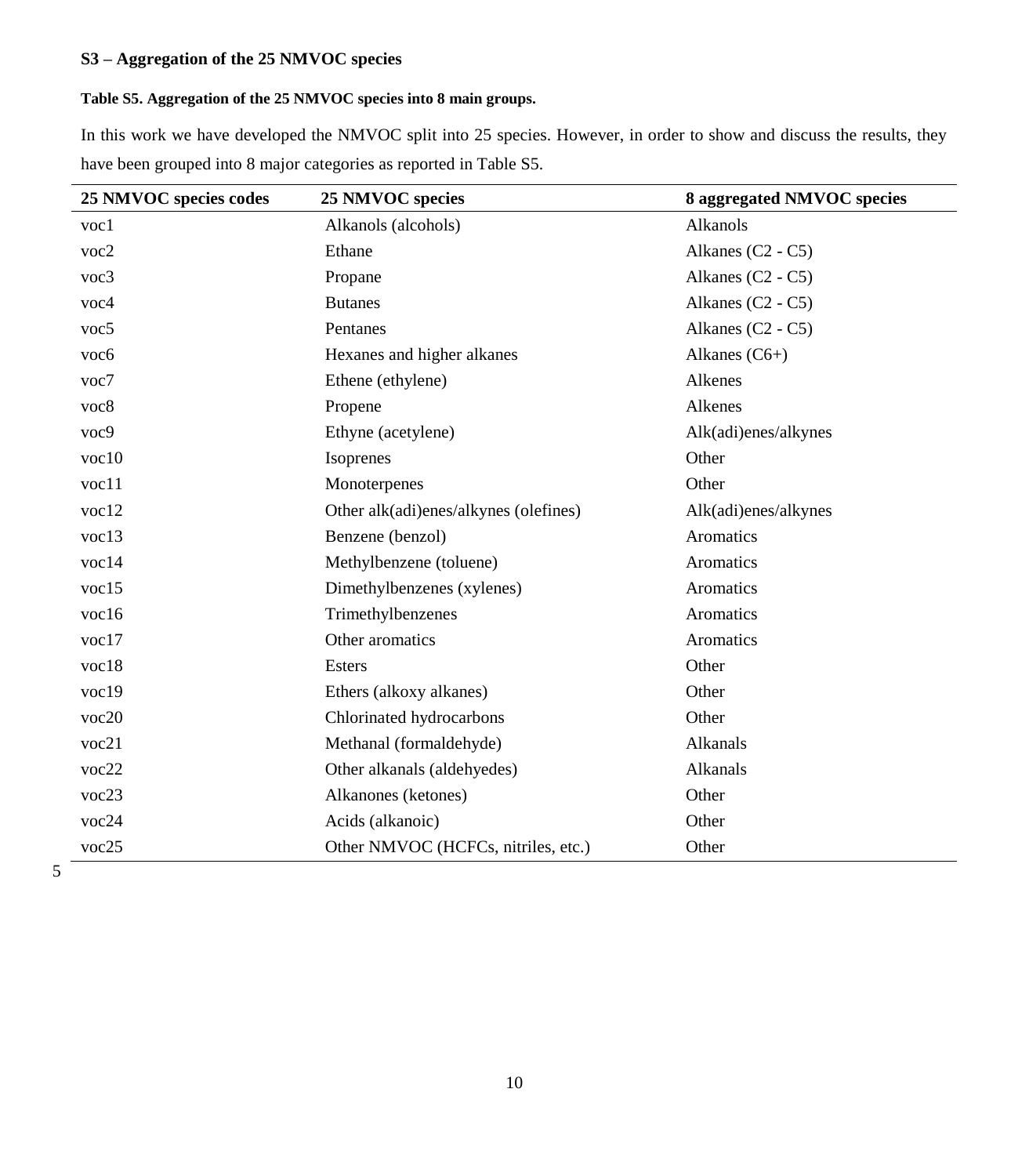#### **S4- Details on the EDGAR v4.3.2 methodology**

Total NMVOC emissions from a given sector i in a country C accumulated during a year t are estimated with the following formula in the EDGAR database:

$$
EM_{i}(C,t) = \sum_{j,k} \left[ AD_{i}(C,t) * TECH_{i,j}(C,t) * EOP_{i,j,k}(C,t) * EF_{i,j}(C,t) * (1 - RED_{i,j,k}(C,t)) \right]
$$

- 5 EDGAR emission estimates are based on country-specific activity data (AD) for each anthropogenic emission sector i, on which a mix of j technologies (TECH) and a mix of k end-of-pipe measures (EOP) are installed; uncontrolled emission factors (EF) for each sector i and technology j with relative reduction (RED) by abatement measure k are also used in the calculation. The technology mix, (uncontrolled) emission factors and end-of-pipe measures are defined at country-specific, regional, country group (e.g. Annex I/ Non-Annex I), or global level. In particular, NMVOC emission factors are consistent
- 10 with the EMEP/EEA 2013 Guidebook (EEA, 2013) for Europe and scientific literature has been taken into account to introduce country- and region- specific information, while abatement measures are implemented mainly for the road transport sector (consistent with the Euro standards), for the production of chemicals (CHa-formaldehyde (methanal), total polyethylene, CHa-propylene glycol, total polystyrene), for power generation (auto produced electricity and public electricity production from natural gas) and for landfills. Further details on the EDGAR methodology can be found in
- 15 Section S4 of the Supplementary material of Crippa et al. (2016a).

Table S6 reports the Euro standards implementation over time as reported by regulations. Country- and region- specific time series with the penetration of the Euro standards are applied in the EDGAR database as reported in Crippa et al. (2016b).

| Table S6 - Euro standards implementation over time (1990-2012). Note that mopeds Pre-Euro standards are defined as PEU for |
|----------------------------------------------------------------------------------------------------------------------------|
| 20 Europe and are also assumed to take place from 1970 till 1992.                                                          |

|                    |                                                                                                                               |  | 1990 1991 1992 1993 1994 1995 1996 1997 1998 1999 2000 2001 2002 2003 2004 2005 2006 2007 2008 2009 2010 2011 2012 |  |  |  |  |  |  |  |  |  |
|--------------------|-------------------------------------------------------------------------------------------------------------------------------|--|--------------------------------------------------------------------------------------------------------------------|--|--|--|--|--|--|--|--|--|
| Passenger car      |                                                                                                                               |  | PEU PEU  <mark>EU1 EU1 EU1 EU1 EU1 </mark> EU2 EU2 EU2 EU2 EU3 EU3 EU3 EU3 EU3 EU4 EU4 EU4 EU4 EU5 EU5 EU5 EU5     |  |  |  |  |  |  |  |  |  |
| Light duty vehicle | PEU PEU <mark> EUI EUI EUI EUI </mark> EU2 EU2 EU2 EU2  <mark>EU3 EU3 EU3 EU3 EU3 EU4 EU4 EU4 EU4 EU4 </mark> EU5 EU5 EU5 EU5 |  |                                                                                                                    |  |  |  |  |  |  |  |  |  |
|                    |                                                                                                                               |  |                                                                                                                    |  |  |  |  |  |  |  |  |  |
| Motorcycle/Moped   |                                                                                                                               |  |                                                                                                                    |  |  |  |  |  |  |  |  |  |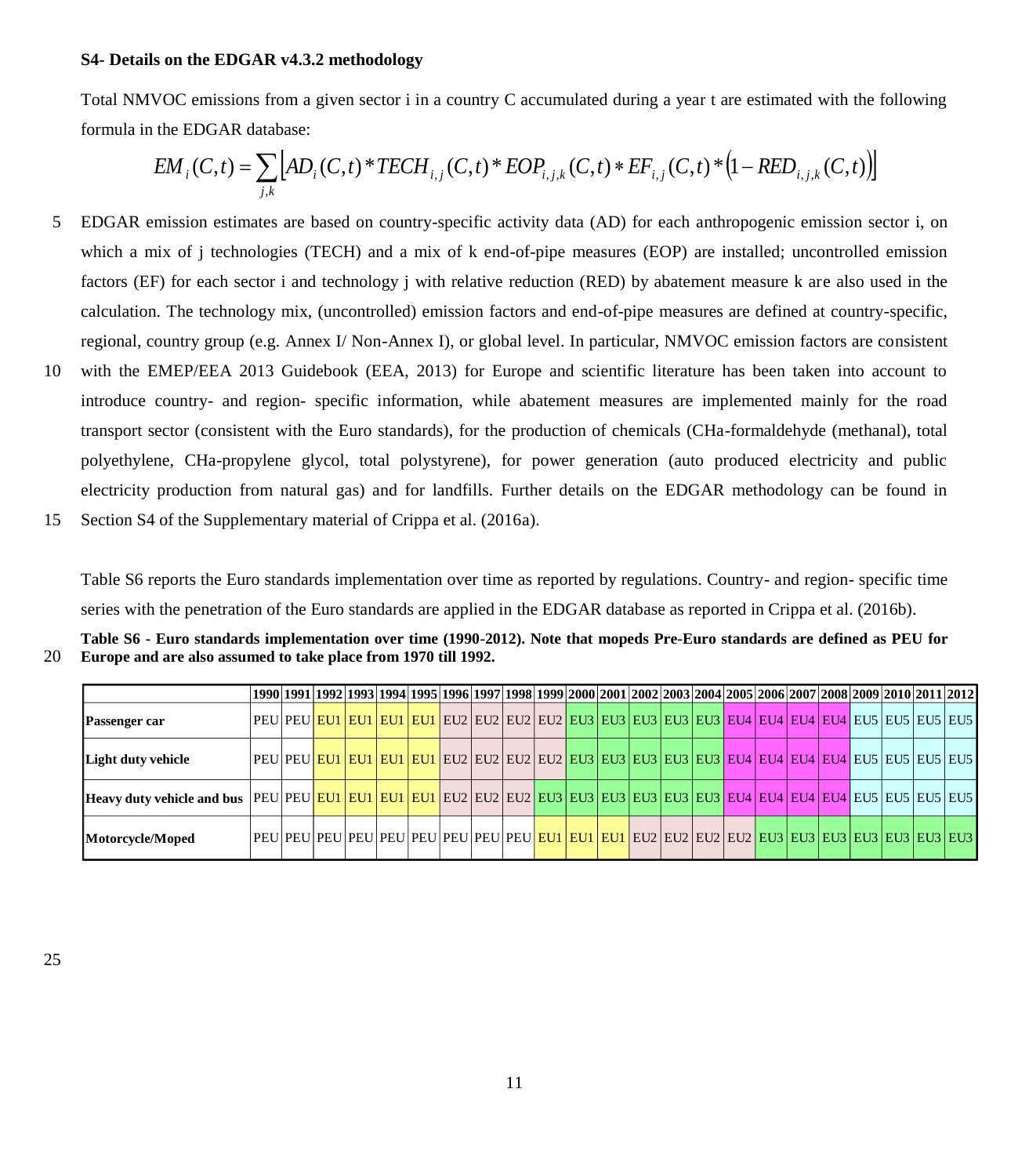

**Figure S6. Relative share of different fuels to NMVOC emissions of residential sector in Germany during 1970-2012.**

| <b>RETRO</b> sector | RETRO sector description                     | EDGAR source mapped |
|---------------------|----------------------------------------------|---------------------|
| Agr                 | Agriculture and Land use change              | AWB                 |
| Exf                 | Extraction and distribution of fossil fuels  | PRO, REF            |
| Inc                 | Industrial combustion                        | IND, TRF            |
| Pow                 | Power generation                             | <b>ENE</b>          |
| Res                 | Residential, commercial and other Combustion | <b>RCO</b>          |
| Sol                 | Solvent use                                  | <b>SOL</b>          |
| Tra                 | Road transport                               | <b>TRO</b>          |
| Was                 | Waste treatment and disposal                 | <b>SWD</b>          |

| Table S7. Matching of RETRO sectors and EDGAR sources. |  |  |
|--------------------------------------------------------|--|--|
|--------------------------------------------------------|--|--|